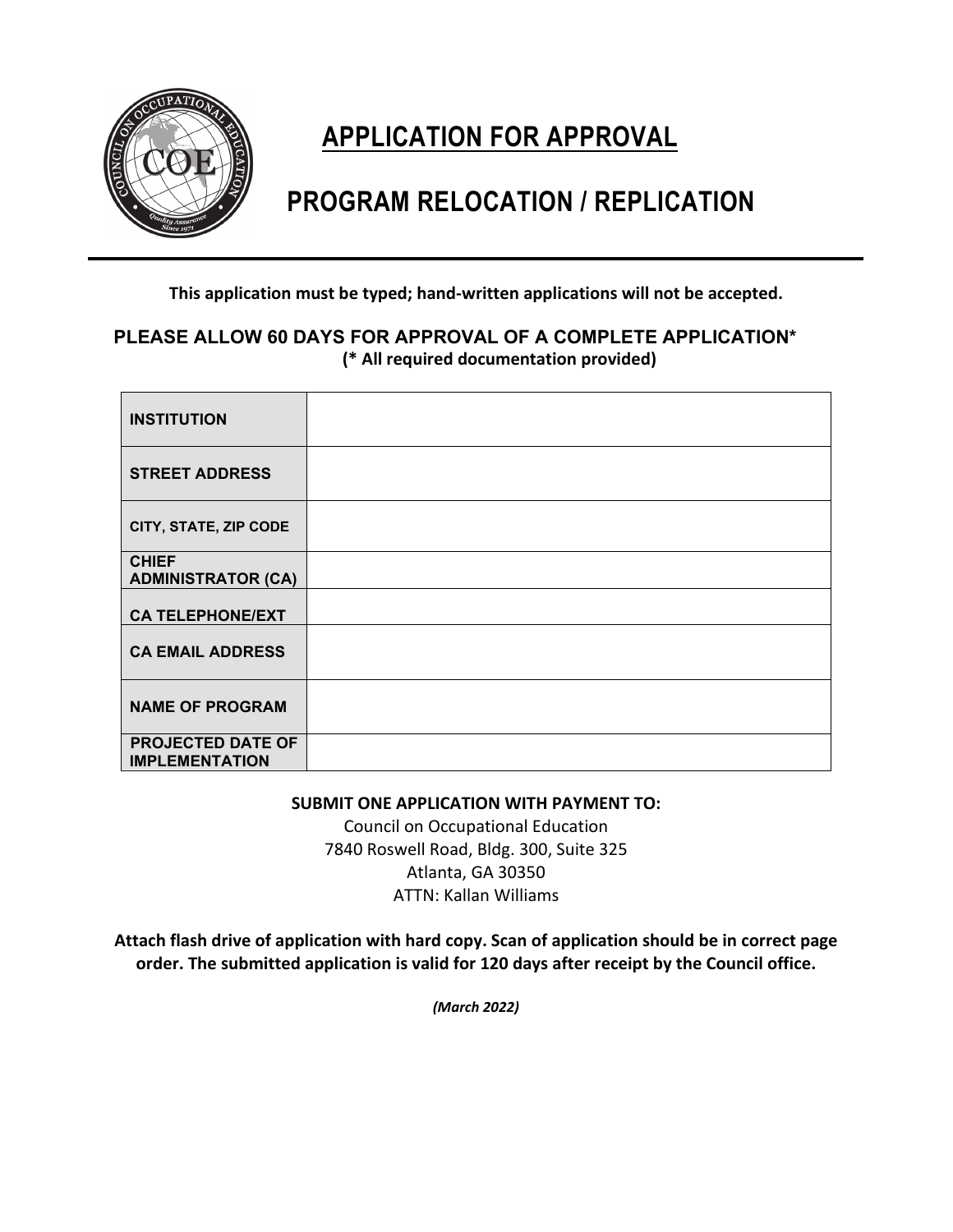#### **INSTRUCTIONS:**

This application is for certificate, diploma or degree level programs and is intended for those programs taught in a traditional classroom setting. If this program includes, in any portion, distance education delivery, complete the application for programs offered through distance education delivery methods.

Complete one application for each program. Be sure that all supporting documentation is attached and that the application is signed by the Chief Administrative Officer.

| Name of Program:                                                              |    |                                                                                              |
|-------------------------------------------------------------------------------|----|----------------------------------------------------------------------------------------------|
| <b>Address of COE-approved campus</b><br>where program is currently approved: |    |                                                                                              |
| 1.<br>Is this program being replicated or relocated?                          |    | <b>Replicated</b><br>OR.<br><b>Relocated</b>                                                 |
|                                                                               |    | <b>PROGRAM REPLICATION</b>                                                                   |
|                                                                               |    | Program replication occurs when an existing program is added to another COE-approved campus. |
|                                                                               | 1. |                                                                                              |
| Address of each                                                               |    |                                                                                              |
| <b>COE-approved campus where</b><br>program is being replicated.              | 2. |                                                                                              |
|                                                                               | 3. |                                                                                              |
|                                                                               | 4. |                                                                                              |
|                                                                               |    | <b>PROGRAM RELOCATION</b>                                                                    |

Program relocation occurs when an existing program is moved from one COE-approved campus to another. **Address of COE-approved campus where program is being relocated.** 

2. Expected date when students will start program at new location(s):

3. Does this program have the same objectives, length and content as the currently- approved COE program?

|  |  |  |  | <b>Yes <math>\Box</math></b> No $\Box$ If no, please explain and complete the attached Clock Hour/Credit Hour Chart. |  |
|--|--|--|--|----------------------------------------------------------------------------------------------------------------------|--|
|--|--|--|--|----------------------------------------------------------------------------------------------------------------------|--|

- 4. Complete the attached Employer Program Verification Forms for the program (3 for each replication/relocation). (Job Corps Centers may submit the most recent VES report in place of the Employer Program Verification Form.)
- 5. Complete the attached New Faculty Form for each NEW person employed in an instructional, supervisory, or administrative capacity in connection with this program. Attach copies of diplomas and certifications related to program. Replications/relocations of associate degrees may require additional documentation.
- 6. Attach evidence of licensure and/or certification by state and local agencies showing the institution is approved to conduct this program at the new location(s). If approval is not required by any of these agencies, provide documentation demonstrating that the institution is exempt from this approval. Attach \$500-per-location application fee.

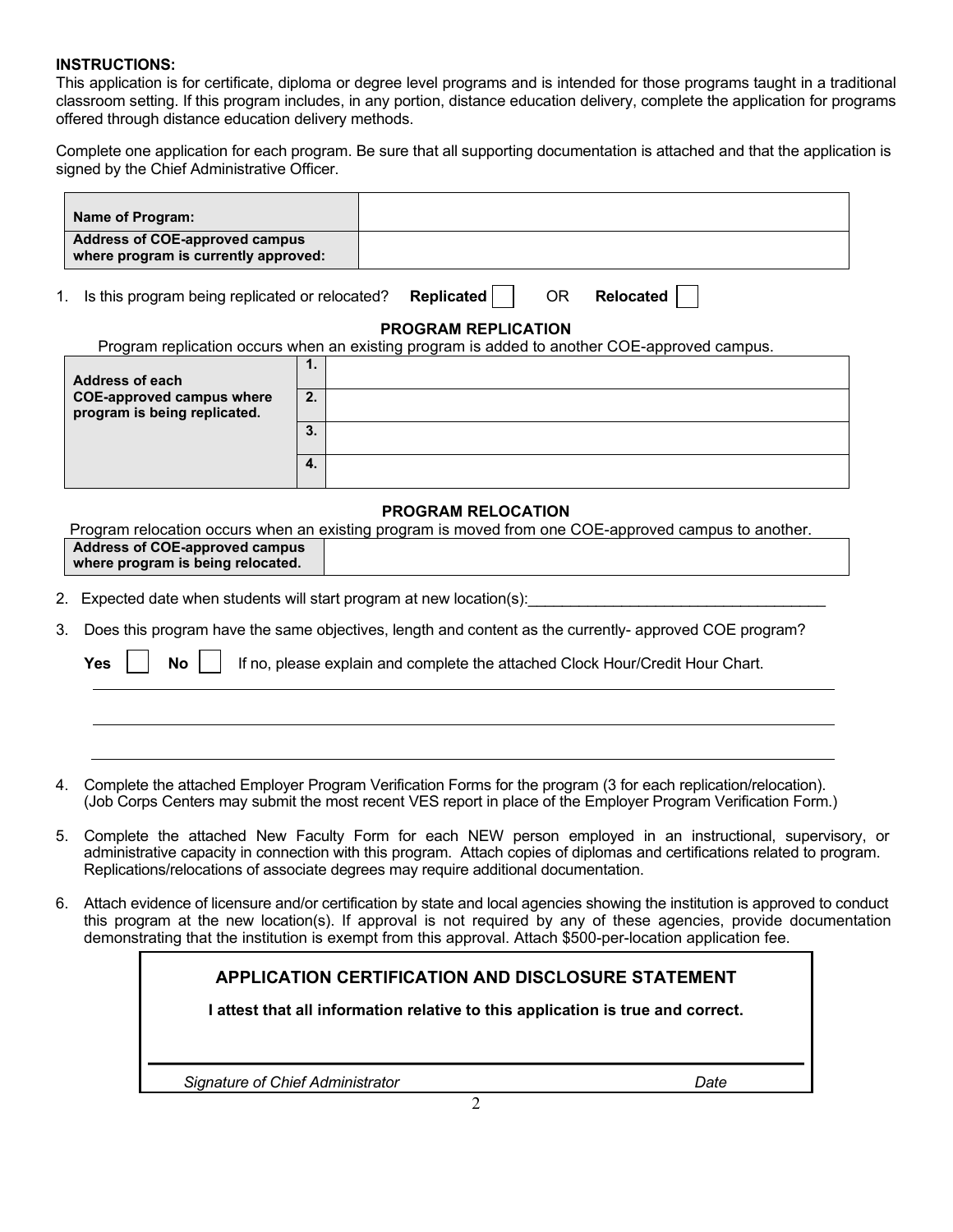# **Commission of the Council on Occupational Education EMPLOYER PROGRAM VERIFICATION FORM for Postsecondary Programs**

### **INSTRUCTIONS:**

- Complete this form for **each service area** served by the program.\*
- This form **must** be signed by an employee who is in position to make hiring decisions on behalf of the employer.

| <b>Name of Institution</b>                                                                                                                                                                                                                                                                                                                                                                                        |                                           |
|-------------------------------------------------------------------------------------------------------------------------------------------------------------------------------------------------------------------------------------------------------------------------------------------------------------------------------------------------------------------------------------------------------------------|-------------------------------------------|
| <b>Address</b>                                                                                                                                                                                                                                                                                                                                                                                                    | City/State/Zip                            |
| Name of Program                                                                                                                                                                                                                                                                                                                                                                                                   |                                           |
| Mode(s) of Delivery of Program (check ALL that apply):                                                                                                                                                                                                                                                                                                                                                            |                                           |
| 100% Traditional<br><b>Hybrid</b>                                                                                                                                                                                                                                                                                                                                                                                 | <b>Distance Education</b>                 |
| The length of this program is (indicate the number of hours in all boxes that apply):                                                                                                                                                                                                                                                                                                                             |                                           |
| <b>Clock Hours</b><br><b>Semester Credit Hours</b>                                                                                                                                                                                                                                                                                                                                                                | <b>Quarter Credit Hours</b>               |
| The amount of tuition and fees charged for the total program is: \$                                                                                                                                                                                                                                                                                                                                               |                                           |
| I have reviewed the (name of program):<br>program and recommended requirements for admissions, program content, program length, program<br>objectives, competency tests, instructional materials, equipment, method of evaluation, the skills and/or<br>proficiency required for completion, and appropriateness of the instructional delivery method(s) for the<br>program which include (check ALL that apply): | <b>EMPLOYERS' VERIFICATION STATEMENT:</b> |
| <b>Hybrid</b><br>100% Traditional                                                                                                                                                                                                                                                                                                                                                                                 | <b>Distance Education</b>                 |
| <b>EMPLOYER</b>                                                                                                                                                                                                                                                                                                                                                                                                   |                                           |
| Name:                                                                                                                                                                                                                                                                                                                                                                                                             | Title:                                    |
| Company Name:                                                                                                                                                                                                                                                                                                                                                                                                     | Phone Number:                             |
| Address:                                                                                                                                                                                                                                                                                                                                                                                                          | City/State/Zip:                           |
| Verifiable range of remuneration (based on year-round, full-time employment) that can reasonably be expected by<br>completers who enter this field upon completion of the program is from \$<br>to $$$<br>annually.                                                                                                                                                                                               | annually                                  |
| Signature:                                                                                                                                                                                                                                                                                                                                                                                                        | Date:                                     |